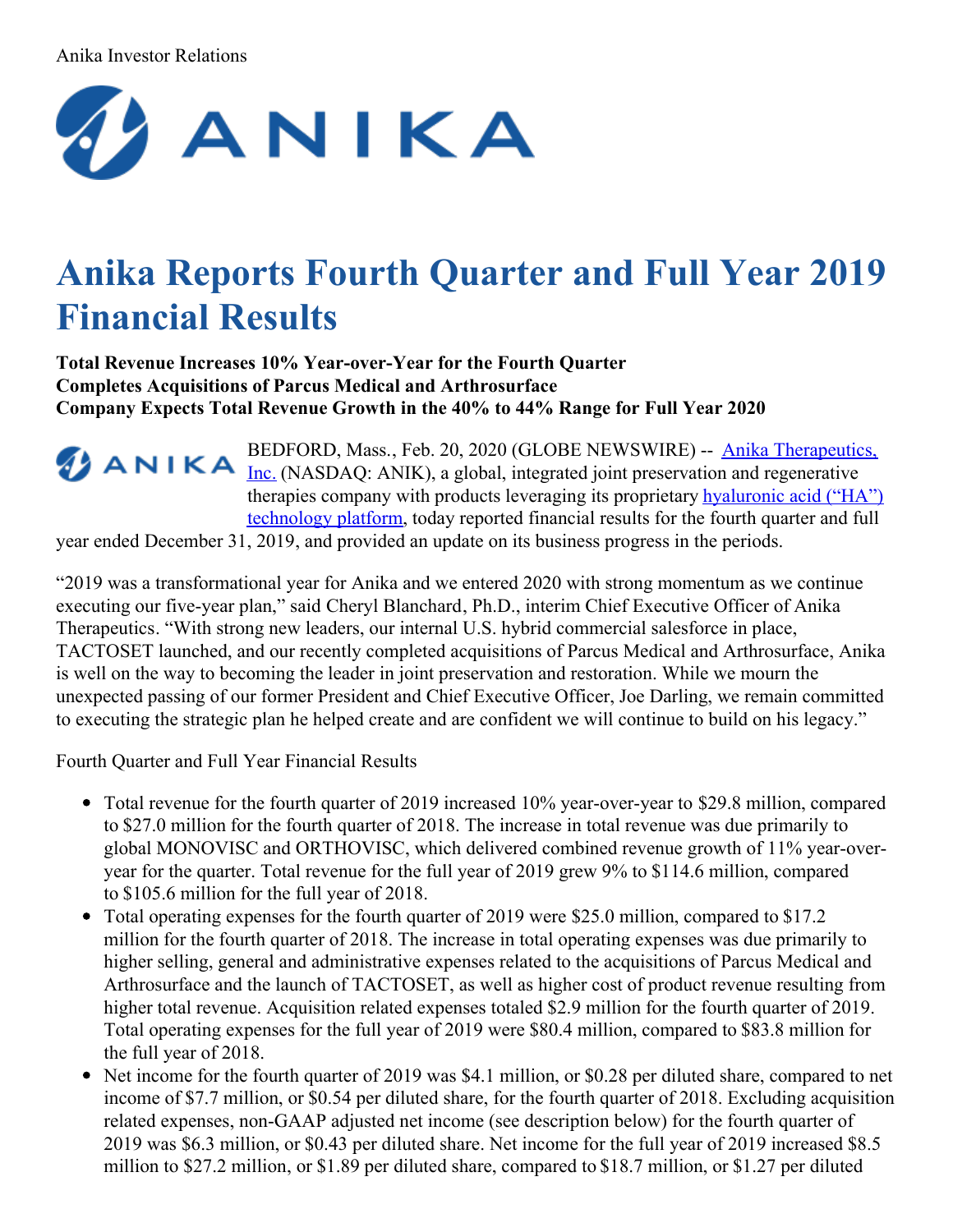share, for the full year of 2018.

- Non-GAAP adjusted EBITDA for the fourth quarter of 2019 was \$11.1 million, compared to \$12.2 million for the fourth quarter of 2018. The year-over-year change was due to higher selling and marketing expenses and cost of product revenue, as compared to the same period in 2018. Non-GAAP Adjusted EBITDA for the full year of 2019 increased 27% to \$49.2 million, compared to \$38.7 million for the full year of 2018.
- Cash, cash equivalents and investments were \$184.9 million as of December 31, 2019, compared to \$159.0 million as of December 31, 2018. The increase in cash, cash equivalents and investments was due to approximately \$37 million in cash provided by operating activities and approximately \$22 million generated from employee stock option exercises during the year, and it was partially offset by the Company's \$30 million accelerated share repurchase program commenced in May 2019.

# Recent Business Highlights

- The Company's Board of Directors has initiated a search to identify a new CEO. A leading executive search firm is being retained to assist in the process.
- Commenced the full U.S. commercial launch of TACTOSET, Anika's surgically-delivered therapy for bone repair procedures, at the Orthopaedic Summit 2019: Evolving Techniques in December 2019. TACTOSET is Anika's first product to launch under its U.S.-based hybrid commercial model.
- Completed the acquisitions of Parcus Medical, a Sports Medicine implant and instrumentation solutions provider focused on surgical repair and reconstruction of ligaments and tendons, and Arthrosurface, a joint preservation technology company specializing in less invasive partial joint replacement solutions. The Company expects the Parcus Medical and Arthrosurface acquisitions to drive growth by broadening Anika's product portfolio into joint preservation and restoration, adding high-growth revenue streams, expanding its commercial capabilities, diversifying its revenue base, and expanding its product pipeline and research and development expertise.
- Completed the Company's \$30 million accelerated share repurchase program in January 2020, under which Anika repurchased approximately 600,000 shares of its outstanding common stock.

# Full Year 2020 Corporate Outlook

In 2020, the Company plans to continue advancing key initiatives under its five-year strategic plan, including:

- Integrating Parcus Medical and Arthrosurface, including a refreshed product pipeline roadmap in the third quarter of 2020.
- Executing the U.S. commercial launch of TACTOSET, and expanding its Viscosupplement and Surgical product portfolios globally.
- Commencing the CINGAL pilot study in the first half of 2020 to advance the therapy towards regulatory approval in the U.S.
- Advancing the HYALOFAST, Rotator Cuff repair therapy, and other development programs.

The Company expects total revenue to be in the range of \$160 million to \$165 million for the full year of 2020. Licensing, milestone and contract revenue is expected to be flat for the year. Total operating expenses are anticipated to be in the \$150 million to \$155 million range, including primarily non-cash purchase accounting and acquisition and integration costs currently estimated to be approximately \$27 million for the year. For the full year, product gross margin is expected to be in the low-60% range, due to acquisition related one-time fair-value accounting adjustments. The Company expects product gross margin to return to the 70% range in 2021. Non-GAAP adjusted EBITDA is expected to be in the high-\$40 million to high-\$50 million range, which is based on anticipated U.S. GAAP net income in the \$5 million to \$12 million range. Non-GAAP adjusted net income is expected to be in the mid-\$20 million to low-\$30 million range. Non-GAAP adjusted EBITDA and non-GAAP adjusted net income exclude non-cash charges related to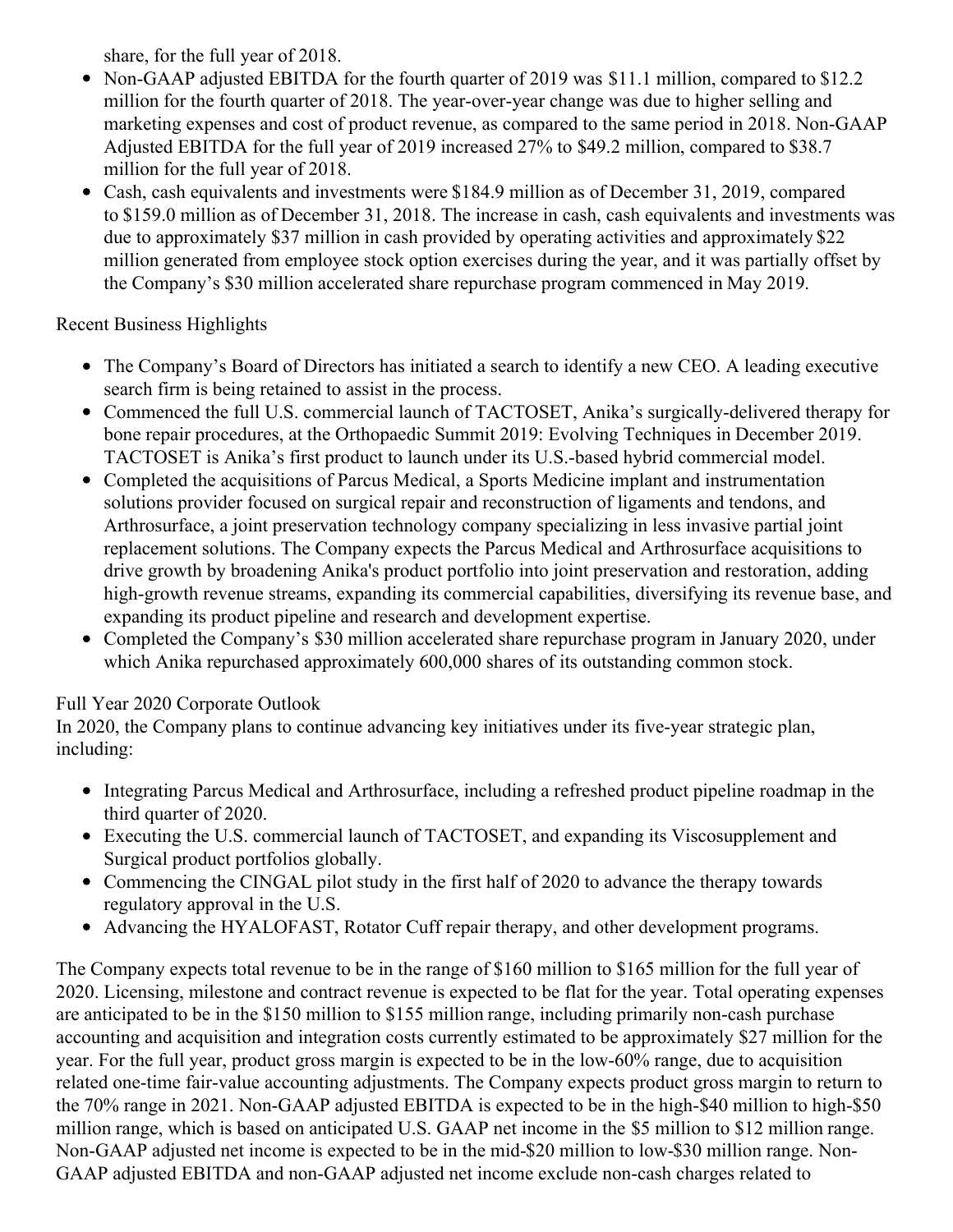acquisition purchase accounting and non-recurring integration costs currently estimated to be approximately \$27 million, which consists of primarily non-cash charges. Capital expenditures are expected to be between \$5 million and \$7 million for 2020. This guidance incorporates the Company's best estimates for the acquired Arthrosurface and Parcus Medical businesses, which closed in late January and early February of 2020. The final fair value determination of acquisition-related purchase accounting may differ materially from the preliminary estimates presented here, once Anika's valuation of the fair value of tangible and intangible assets acquired and liabilities assumed has been completed.

#### Non-GAAP Information

#### *Adjusted EBITDA*

To supplement the financial measures prepared in accordance with U.S. generally accepted accounting principles (GAAP), the Company reports adjusted EBITDA, which is a non-GAAP financial measure and should not be considered an alternative to net income or other measurements under GAAP. The Company believes that adjusted EBITDA provides additional useful information to investors in their assessment of its operating performance as it is a metric routinely used by management to evaluate the Company's performance. Adjusted EBITDA is not calculated identically by all companies, and therefore the Company's measurements of adjusted EBITDA may not be comparable to similarly titled measures reported by other companies. Adjusted EBITDA is defined by the Company as GAAP net income excluding depreciation and amortization, interest and other income (expense), income taxes, stock-based compensation expense, and acquisition related expenses. Acquisition related expenses are those that the Company would not have incurred except as a direct result of acquisition transactions. Acquisition related expenses consist of investment banking, legal, accounting, and other professional and related expenses and the impact of purchase accounting, including inventory step-up, associated with acquisition transactions. Acquisition related expenses have not been reported previously as they have been immaterial historically, but they are being reported and utilized in the Company's calculation of adjusted EBITDA going forward in order to facilitate comparison to the Company's past performance. There was no impact from purchase accounting in 2019 as the transactions closed in early 2020. A reconciliation of adjusted EBITDA to net income, the most directly comparable financial measure calculated and presented in accordance with GAAP, is shown in the table below for the three- and twelve-month periods ended December 31, 2019 and 2018 and with respect to our projections for the twelve-month period ending December 31, 2020.

|                                     | Ended December 31, | For the Three Months | For the Twelve<br>Months Ended<br>December 31, |          |  |
|-------------------------------------|--------------------|----------------------|------------------------------------------------|----------|--|
| in thousands, except per share data | 2019               | 2018                 | 2019                                           | 2018     |  |
| Net income                          | \$4,051            | \$7,717              | \$27,193                                       | \$18,722 |  |
| Interest and other income, net      | (360               | (551)                | (1,873)                                        | (1,458)  |  |
| Provision for income taxes          | 1,111              | 2,596                | 8,928                                          | 4,485    |  |
| Depreciation and amortization       | 1,532              | 1,477                | 5,991                                          | 5,910    |  |
| Stock-based compensation            | 1,947              | 982                  | 6,087                                          | 11,046   |  |
| Acquisition related expenses        | 2,859              |                      | 2,859                                          |          |  |
| <b>Adjusted EBITDA</b>              | \$11,140           | \$12,221             | \$49,185                                       | \$38,705 |  |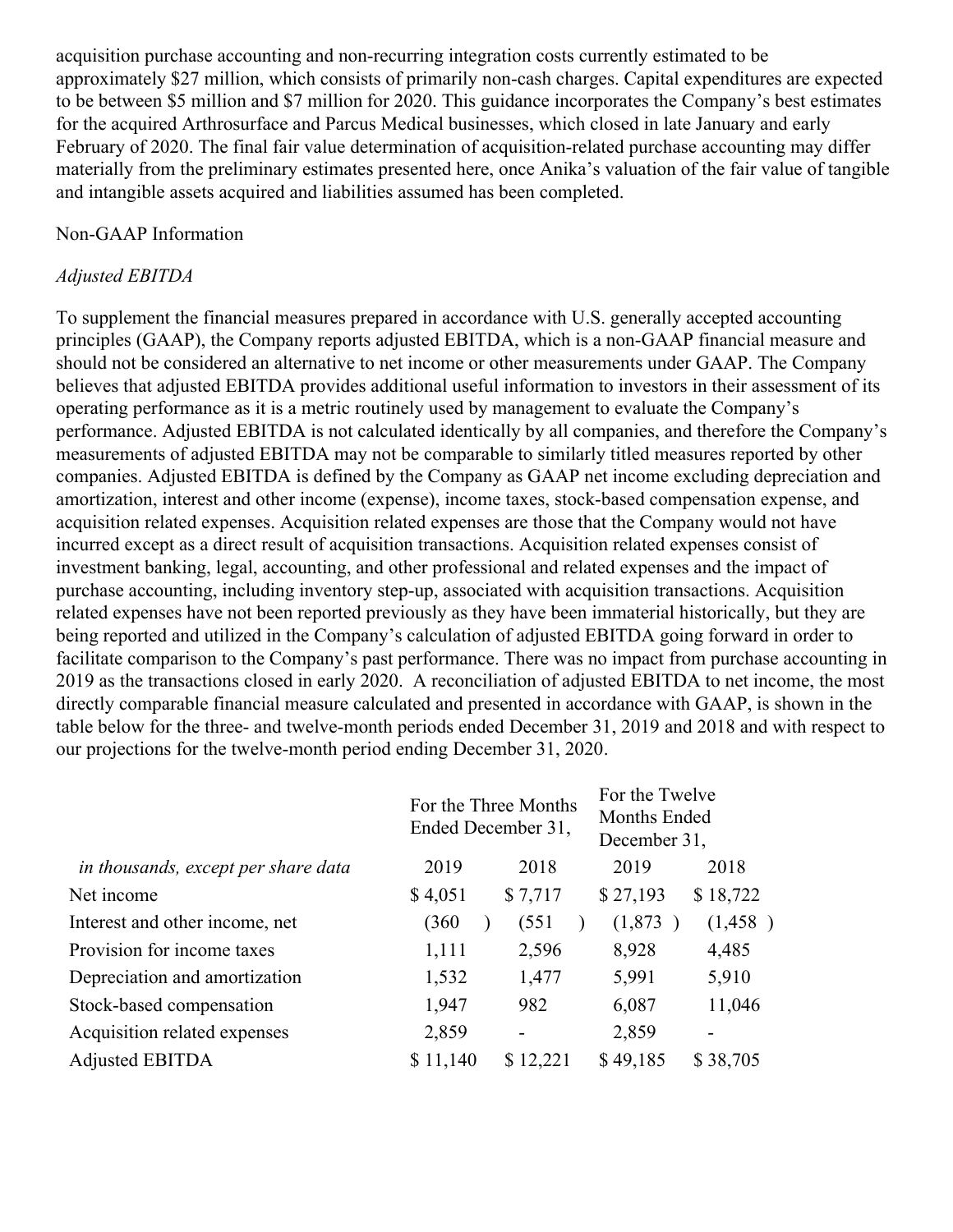|                                          | Full Year 2020 |          |  |  |  |
|------------------------------------------|----------------|----------|--|--|--|
|                                          | Estimate       |          |  |  |  |
| in thousands, except per share data      | (Low)          | (High)   |  |  |  |
| Net income                               | \$5,000        | \$12,100 |  |  |  |
| Estimated interest and other income, net | (1,300)        | (1,300)  |  |  |  |
| Estimated provision for income taxes     | 1,700          | 4,300    |  |  |  |
| Estimated depreciation and amortization  | 13,700         | 13,700   |  |  |  |
| Estimated stock-based compensation       | 7,900          | 7,900    |  |  |  |
| Estimated acquisition related expenses   | 20,100         | 20,400   |  |  |  |
| <b>Adjusted EBITDA</b>                   | \$47,100       | \$57,100 |  |  |  |

### *Adjusted Net Income and Adjusted EPS*

In addition to adjusted EBITDA, the Company is reporting its fourth quarter and full-year 2019 results with respect to adjusted net income and adjusted diluted earnings per Share (adjusted EPS) and stating its expectations regarding its 2020 financial results with respect to adjusted net income. The Company believes that adjusted net income and adjusted EPS also provide additional useful information for investors as they assess the Company's operating performance, as they are measures the Company evaluates regularly when assessing its own performance. Adjusted net income and adjusted EPS are not calculated identically by all companies, and therefore the Company's measurements of adjusted net income and adjusted EPS may not be comparable to similarly titled measures reported by other companies. Adjusted net income is defined by the Company as GAAP net income excluding acquisition related expenses on a tax effected basis. In the context of adjusted net income and adjusted EPS, acquisition related expenses also include the amortization of intangible assets recorded as part of purchase accounting for acquisition transactions. The amortized assets contribute to revenue generation, and the amortization of such assets will recur in future periods until such assets are fully amortized. These assets include the estimated fair value of certain identified assets acquired in acquisitions in 2020 and beyond, including in-process research and development, developed technology, customer relationships and acquired tradenames. Adjusted EPS is defined by the Company as GAAP diluted earnings per share (EPS) excluding acquisition related expenses and the impact of purchase accounting, each on a tax-adjusted per share basis. A reconciliation of adjusted net income to net income and adjusted EPS to EPS, the most directly comparable financial measures calculated and presented in accordance with GAAP, is shown in the tables below for the three- and twelve-month periods ended December 31, 2019 and 2018. In addition, a reconciliation of adjusted net income to net income is shown in the tables below with respect to our projections for the twelve-month period ended December 31, 2020.

|                                            | For the Three<br>Months Ended |         | For the Twelve      |          |
|--------------------------------------------|-------------------------------|---------|---------------------|----------|
|                                            |                               |         | <b>Months Ended</b> |          |
|                                            | December 31,                  |         | December 31,        |          |
| in thousands, except per share data        | 2019                          | 2018    | 2019                | 2018     |
| Net income                                 | \$4,051                       | \$7,717 | \$27,193            | \$18,722 |
| Acquisition related expenses, tax effected | 2,256                         |         | 2,256               |          |
| Adjusted net income                        | \$6,307                       | \$7,717 | \$29,449            | \$18,722 |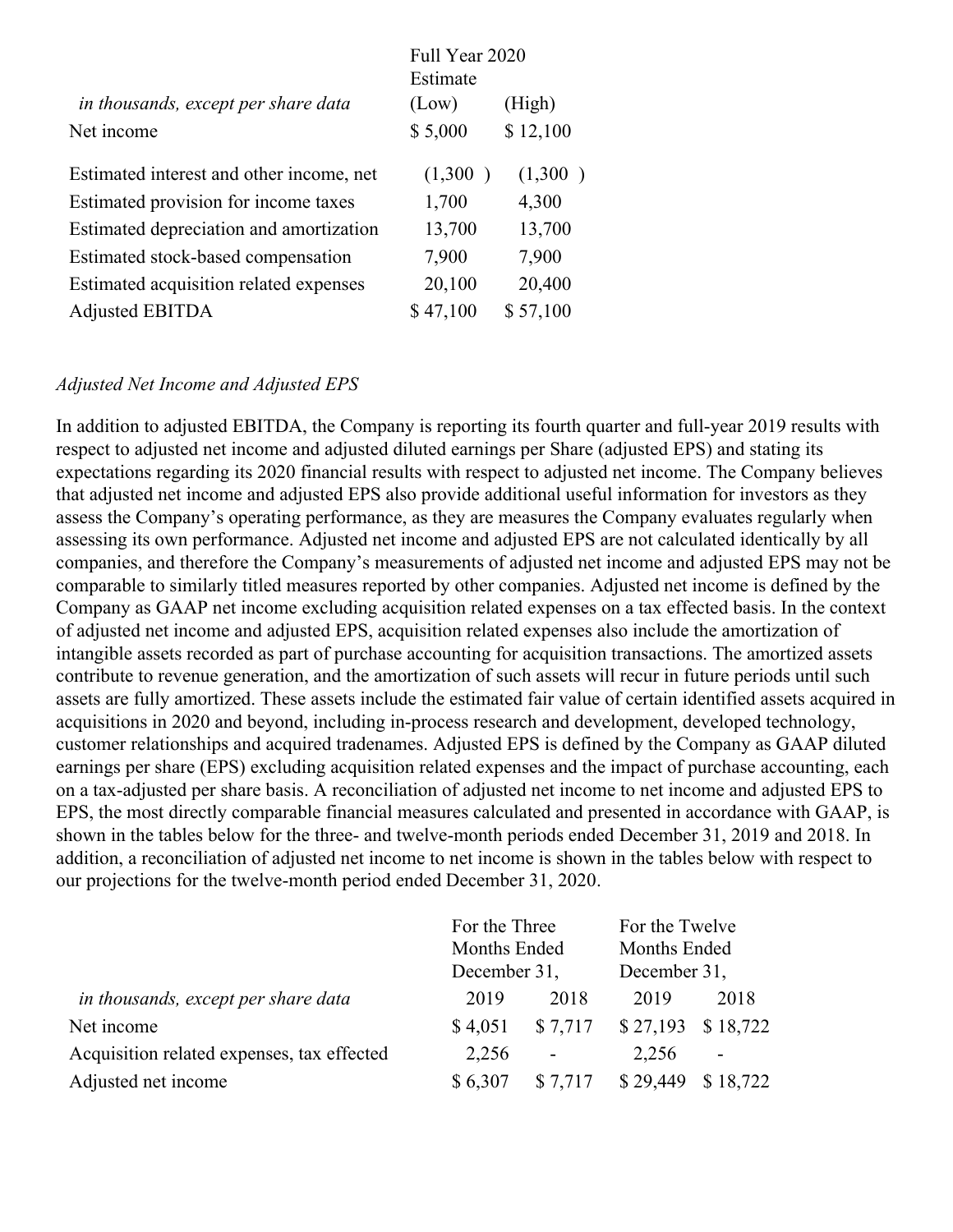|                                                         | For the Three<br><b>Months Ended</b> |                          | For the Twelve<br><b>Months Ended</b><br>December 31, |        |  |
|---------------------------------------------------------|--------------------------------------|--------------------------|-------------------------------------------------------|--------|--|
|                                                         | December 31,                         |                          |                                                       |        |  |
| in thousands, except per share data                     | 2019                                 | 2018                     | 2019                                                  | 2018   |  |
| Diluted earnings per share (EPS)                        | \$0.28                               | \$0.54                   | \$1.89                                                | \$1.27 |  |
| Acquisition related expenses per share, tax<br>effected | 0.15                                 | $\overline{\phantom{0}}$ | 0.16                                                  |        |  |
| Adjusted diluted EPS                                    | \$ 0.43                              | \$ 0.54                  | \$2.05                                                | \$1.27 |  |

|                                                         | Full Year 2020<br>Estimate |          |  |  |  |
|---------------------------------------------------------|----------------------------|----------|--|--|--|
| in thousands, except per share data                     | (Low)                      | (High)   |  |  |  |
| Net income                                              | \$5,000                    | \$12,100 |  |  |  |
| Estimated acquisition related expenses, tax<br>effected | 19,700                     | 20,000   |  |  |  |
| Adjusted net income                                     | \$24,700 \$32,100          |          |  |  |  |

## Conference Call Information

Anika's management will hold a conference call and webcast to discuss its financial results and business highlights today, Thursday, February 20 at 5:00 pm ET. The conference call can be accessed by dialing 1- 855-468-0611 (toll-free domestic) or 1-484-756-4332 (international). A live audio webcast will be available in the ["](https://www.globenewswire.com/Tracker?data=W0im8JfMallINyehfixK7efByZxxfXoltdTiYHfl8suYG6n9d1rLGicEL-D14etiEppa-NDgaQWYWqt62MZJXPXOvW4eRm_fd5Cw0rz6PuY=)Investor [Relations](https://www.globenewswire.com/Tracker?data=gxps1gIW_9VKaR9aMm1prIdlV1RFqburueJILWb30KYSAHe1OYnjR70UL5kb2juPIPJsQT7zBToFbq3SWIk5jcvfNwnQWV6rNAbhgs_h1YpapZtPbXeMV9D1ULYnRZ0s)" section of Anika's website, [www.anikatherapeutics.com](https://www.globenewswire.com/Tracker?data=uD7PaSA5pzyVzIOL8NF3iGfGHA7nauxSfZAYTzR_15XM2HT3vgapAcXsZMcL7xcI_FOkVtkZWaY9IUlLKgKRFmOocZUzRlJzcQUrIrSNc9Y=). An accompanying slide presentation may also be accessed via the Anika website. A replay of the webcast will be available on Anika's website approximately two hours after the completion of the event.

About Anika Therapeutics, Inc.

Anika [Therapeutics,](https://www.globenewswire.com/Tracker?data=5LxB3uastJvjYDADHTF-wEmgRt4sqt8ktU-tjN0TkhEdEINnoUnaNYHwbevelOJTat-aQ53sk0FVwzqC1SMqLH3anfO6eIHr1PQoCuFwvqk9HD0pTIHTxY4ivnabhjPi) Inc. (NASDAQ: ANIK) is a global, integrated joint preservation and regenerative therapies company based in Bedford, Massachusetts. Anika is committed to delivering therapies to improve the lives of patients across a continuum of care from osteoarthritis pain management to joint preservation and restoration. The Company has over two decades of global expertise commercializing more than 20 products based on its proprietary hyaluronic acid (HA) [technology](https://www.globenewswire.com/Tracker?data=-0JR_jdXGiUsH4Lir-FPFI2DRFqEvQUnt0ptvWBlKm7dbFJ30E5HcryvuBudtgU5PpMkJs77cx9heTBIxtCu--fV9K_qJoeukBe4eqn1OFFanb4_4heFOvZnvPDk4mhrHy30blmO3vvOmmFS7itarR0jfMZRvUlVZez4y4o-6fg=) platform. For more information about Anika, please visit [www.anikatherapeutics.com](https://www.globenewswire.com/Tracker?data=uD7PaSA5pzyVzIOL8NF3iGfGHA7nauxSfZAYTzR_15XivVIzM8c_JTH5HfqcdaVAf4YMPBINg7LNxpulz_hcP31h21NdBCb0A7pHgBMMcMY=).

#### Forward-Looking Statements

The statements made in the third sentence of the second paragraph, the last sentence of the second bullet *point under the section captioned "Recent Business Highlights," and the section captioned "Full Year 2020 Corporate Outlook" of this press release, which are not statements of historical fact, are forward-looking* statements within the meaning of Section 27A of the Securities Act of 1933, as amended, and Section 21E of *the Securities Exchange Act of 1934, as amended. These statements include, but are not limited to, those relating to the Company's integration of its recent acquisitions, including the Company's market positioning,*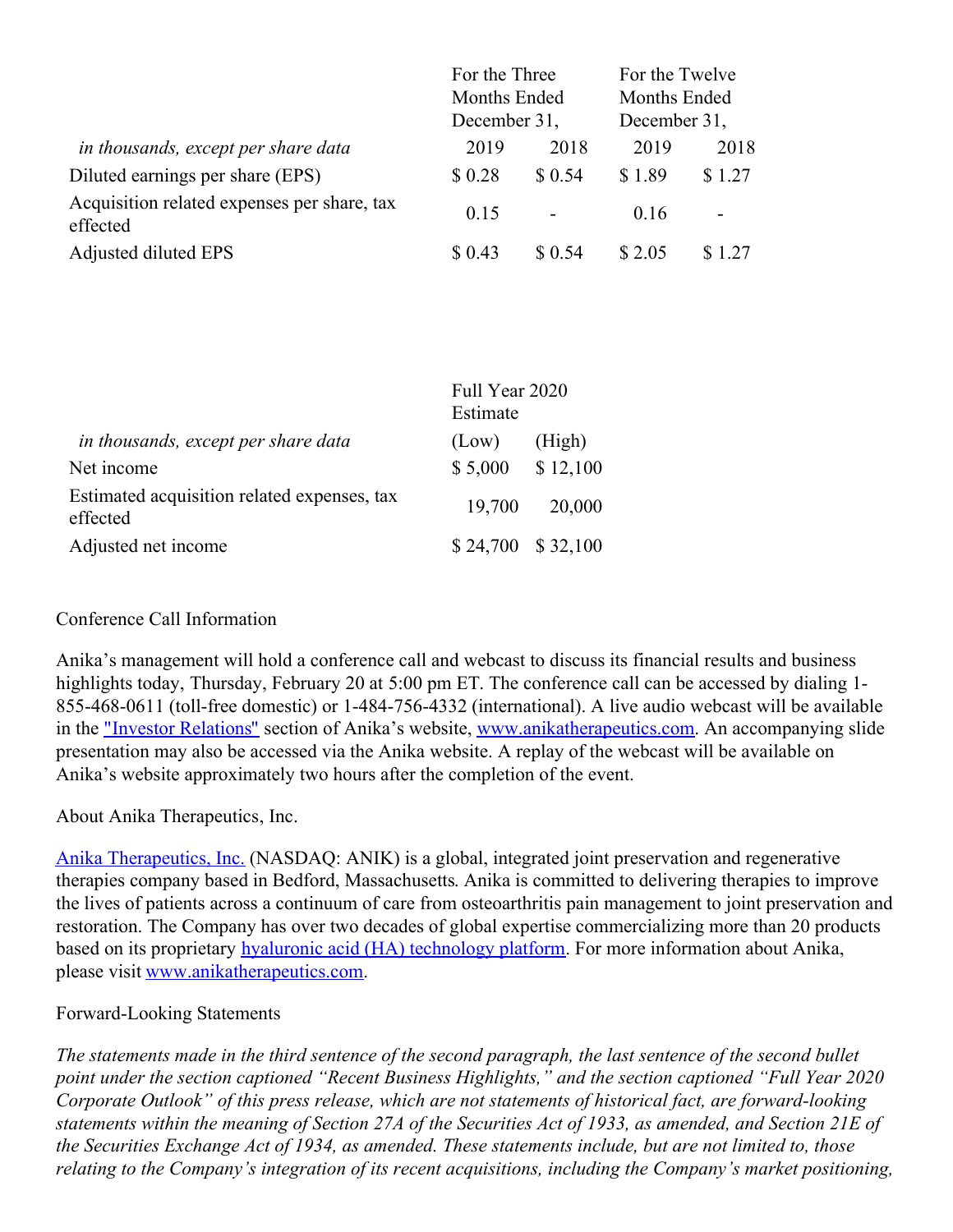*growth drivers, commercial capabilities, and product development expertise, and expectations with respect to its 2020 business objectives and financial performance. These statements are based upon the current beliefs and expectations of the Company's management and are subject to significant risks, uncertainties, and other factors. The Company's actual results could dif er materially from any anticipated future results, performance, or achievements described in the forward-looking statements as a result of a number of factors* including, but not limited to, (i) the Company's failure to realize the anticipated benefits of its recently *completed acquisitions; (ii) unexpected expenditures or assumed liabilities that may be incurred as a result of these acquisitions; (iii) loss of key employees or customers following the acquisitions or otherwise; (iv) unanticipated dif iculties in conforming business practices, including accounting policies, procedures, internal controls, and financial records of the recently acquired companies; (v) inability to accurately forecast the performance of the recently acquired companies resulting in unforeseen adverse ef ects on the Company's operating results; (vi) synergies between the recently acquired companies and the Company being estimates which may be materially dif erent from actual results; (vii) the Company's ability to* successfully commence and/or complete clinical trials of its products on a timely basis or at all; (viii) the *Company's ability to obtain pre-clinical or clinical data to support domestic and international pre-market approval applications, 510(k) applications, or new drug applications, or to timely file and receive FDA or* other regulatory approvals or clearances of its products; (ix) that such approvals will not be obtained in a *timely manner or without the need for additional clinical trials, other testing or regulatory submissions, as applicable; (x) the Company's research and product development ef orts and their relative success,* including whether we have any meaningful sales of any new products resulting from such efforts; (xi) the cost *ef ectiveness and ef iciency of the Company's clinical studies, manufacturing operations, and production* planning; (xii) the strength of the economies in which the Company operates or will be operating, as well as *the political stability of any of those geographic areas; (xiii) future determinations by the Company to allocate resources to products and in directions not presently contemplated; (xiv) the Company's ability to successfully commercialize its products, in the U.S. and abroad; (xv) quarterly sales volume variation experienced by the Company, which can make future results dif icult to predict and period-to-period comparisons potentially less meaningful; (xvi) the Company's ability to provide an adequate and timely supply of its products to its customers; and (xvii) the Company's ability to achieve its growth targets. Additional factors and risks are described in the Company's periodic reports filed with the Securities and Exchange Commission, and they are available on the SEC's website at [www.sec.gov](http://www.sec.gov/). Forward-looking* statements are made based on information available to the Company on the date of this press release, and *the Company assumes no obligation to update the information contained in this press release.*

Anika Therapeutics, Inc. and Subsidiaries Consolidated Statements of Operations (in thousands, except per share data) (unaudited)

|                                              |                    | For the Three Months | For the Twelve Months |           |  |
|----------------------------------------------|--------------------|----------------------|-----------------------|-----------|--|
|                                              | Ended December 31, |                      | Ended December 31,    |           |  |
|                                              | 2019               | 2018                 | 2019                  | 2018      |  |
| Product revenue                              | \$29,767           | \$26,950             | \$114,512             | \$105,531 |  |
| Licensing, milestone and contract<br>revenue | 5                  | 6                    | 98                    | 24        |  |
| Total revenue                                | 29,772             | 26,956               | 114,610               | 105,555   |  |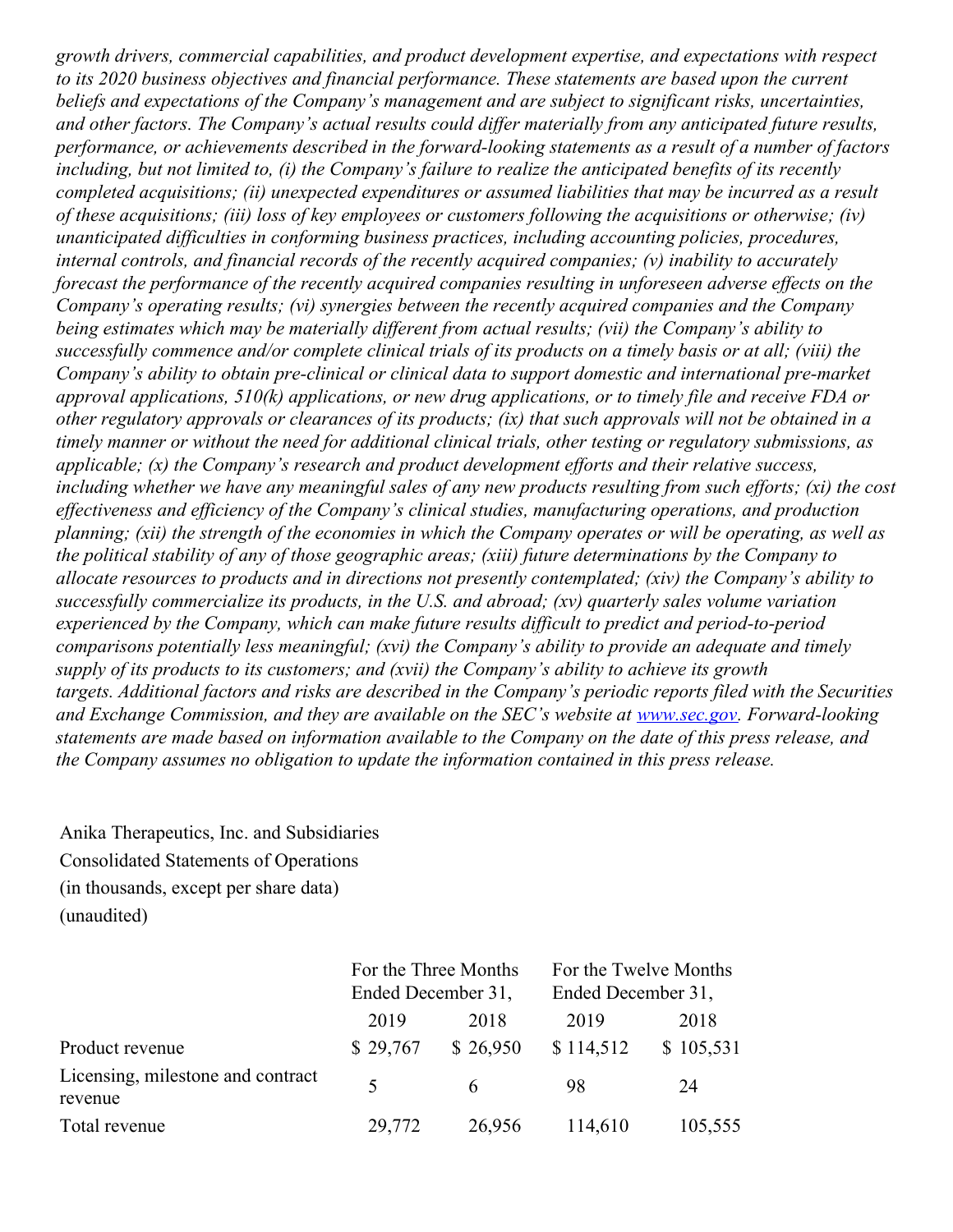| Operating expenses:<br>Cost of product revenue        | 8,649   | 7,001   | 28,747   | 31,280   |
|-------------------------------------------------------|---------|---------|----------|----------|
| Research and development                              | 4,084   | 4,064   | 16,665   | 18,190   |
| Selling, general and administrative                   | 12,237  | 6,129   | 34,950   | 34,336   |
| Total operating expenses                              | 24,970  | 17,194  | 80,362   | 83,806   |
| Income from operations                                | 4,802   | 9,762   | 34,248   | 21,749   |
| Interest and other income, net                        | 360     | 551     | 1,873    | 1,458    |
| Income before income taxes                            | 5,162   | 10,313  | 36,121   | 23,207   |
| Provision for income taxes                            | 1,111   | 2,596   | 8,928    | 4,485    |
| Net income                                            | \$4,051 | \$7,717 | \$27,193 | \$18,722 |
| Basic net income per share:                           |         |         |          |          |
| Net income                                            | \$0.28  | \$0.54  | \$1.93   | \$1.30   |
| Basic weighted average common<br>shares outstanding   | 14,280  | 14,168  | 14,121   | 14,442   |
| Diluted net income per share:                         |         |         |          |          |
| Net income                                            | \$0.28  | \$0.54  | \$1.89   | \$1.27   |
| Diluted weighted average common<br>shares outstanding | 14,621  | 14,299  | 14,374   | 14,689   |

Anika Therapeutics, Inc. and Subsidiaries Consolidated Balance Sheets (in thousands, except per share data) (unaudited)

|                                              | December  | December                     |
|----------------------------------------------|-----------|------------------------------|
|                                              | 31,       | 31,                          |
| <b>ASSETS</b>                                | 2019      | 2018                         |
| Current assets:                              |           |                              |
| Cash, cash equivalents and<br>investments    | \$184,943 | \$159,014                    |
| Accounts receivable, net                     | 23,079    | 20,775                       |
| Inventories, net                             | 21,995    | 21,300                       |
| Prepaid expenses and other current<br>assets | 4,289     | 1,854                        |
| Total current assets                         | 235,747   | 202,943                      |
| Property and equipment, net                  | 50,783    | 54,111                       |
| Right-of-use assets                          | 22,864    | $\qquad \qquad \blacksquare$ |
| Other long-term assets                       | 7,478     | 4,897                        |
| Intangible assets, net                       | 7,585     | 9,191                        |
| Goodwill                                     | 7,694     | 7,851                        |
| Total assets                                 | \$330,710 | \$278,993                    |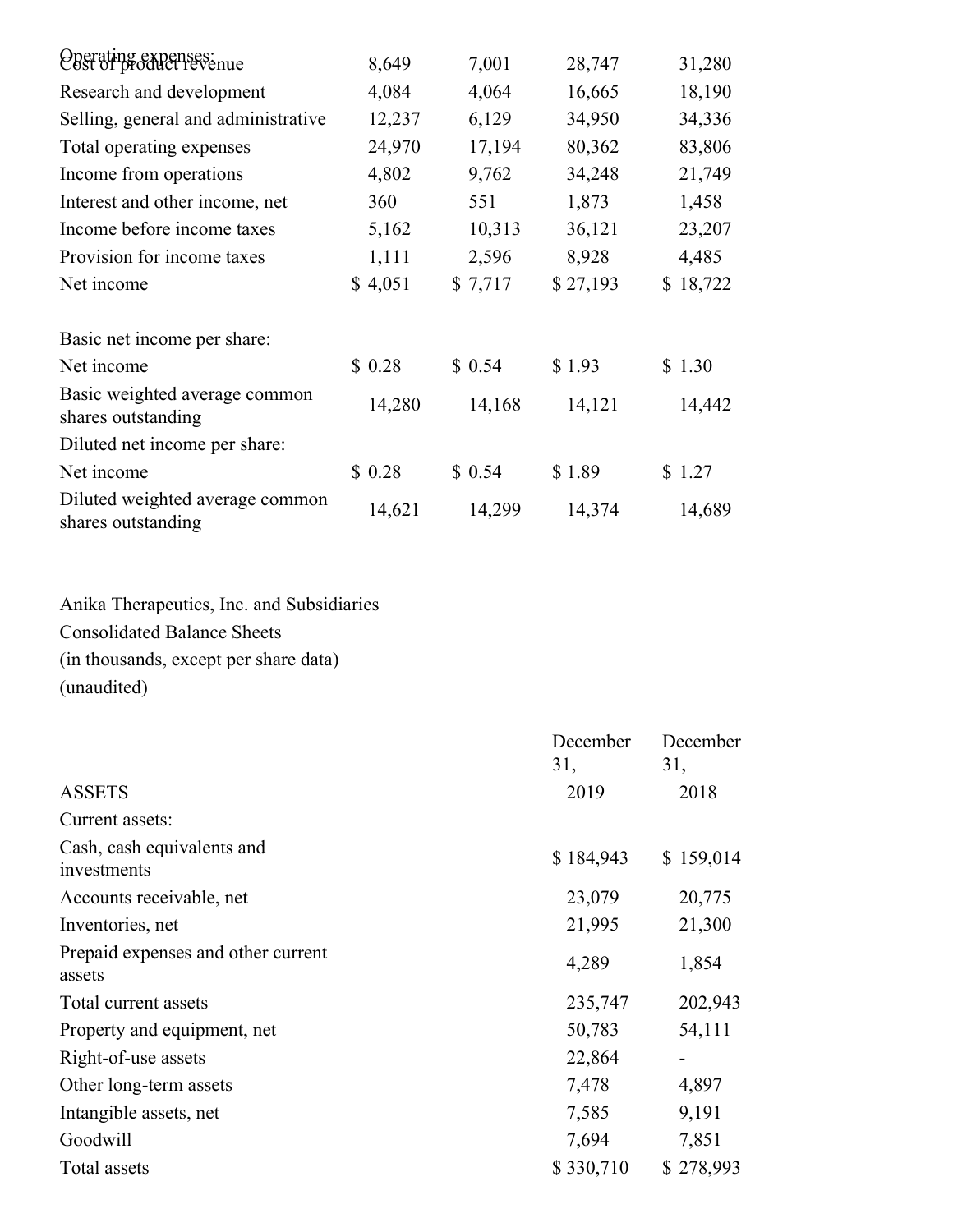## LIABILITIES AND STOCKHOLDERS' EQUITY

Current liabilities:

| Accounts payable                                  | \$3,832   | \$3,143              |
|---------------------------------------------------|-----------|----------------------|
| Accrued expenses and other current<br>liabilities | 12,445    | 8,146                |
| Total current liabilities                         | 16,277    | 11,289               |
| Other long-term liabilities                       | 357       | 550                  |
| Deferred tax liability                            | 4,331     | 3,542                |
| Lease liabilities                                 | 21,367    |                      |
| Commitments and contingencies                     |           |                      |
| Stockholders' equity:                             |           |                      |
| Preferred stock, \$0.01 par value                 |           |                      |
| Common stock, \$0.01 par value                    | 143       | 142                  |
| Additional paid-in-capital                        | 48,707    | 50,763               |
| Accumulated other comprehensive<br>loss           | (5,898)   | (5,526)<br>$\lambda$ |
| Retained earnings                                 | 245,426   | 218,233              |
| Total stockholders' equity                        | 288,378   | 263,612              |
| Total liabilities and stockholders'<br>equity     | \$330,710 | \$278,993            |

Anika Therapeutics, Inc. and Subsidiaries Supplemental Financial Data

Revenue by Product Line and Product Gross Margin (in thousands, except percentages) (unaudited)

|                                                                                       | For the Three Months Ended<br>December 31, |                 |  |         |                | For the Twelve Months Ended<br>December 31, |                                                             |                 |               |  |                     |                |               |
|---------------------------------------------------------------------------------------|--------------------------------------------|-----------------|--|---------|----------------|---------------------------------------------|-------------------------------------------------------------|-----------------|---------------|--|---------------------|----------------|---------------|
| Product Line:                                                                         | 2019                                       | $\frac{0}{0}$   |  | 2018    | $\frac{0}{0}$  |                                             | 2019                                                        | $\frac{0}{0}$   |               |  | 2018                | $\frac{0}{0}$  |               |
| Orthobiologics $\frac{1}{26,027}$ 87 % $\frac{1}{23,778}$ 88 % $\frac{1}{23,101,002}$ |                                            |                 |  |         |                |                                             |                                                             |                 |               |  | 88 % \$ 93,556 89 % |                |               |
| Surgical                                                                              | 1,112                                      | $4 \frac{6}{6}$ |  | 1,814 7 |                | $\%$                                        | 5,183                                                       | 5 <sup>5</sup>  | $\%$          |  | 5,514               | 5              | $\%$          |
| Dermal                                                                                | 1.254                                      | $4 \frac{9}{6}$ |  | 233     | $\overline{1}$ | $\%$                                        | 2,244 2                                                     |                 | $\frac{0}{0}$ |  | 396                 | $\overline{0}$ | $\%$          |
| Other                                                                                 | 1,374                                      | $5 \frac{6}{6}$ |  | 1,125   | $\overline{4}$ | $\%$                                        | 6,083                                                       | 5 $\frac{9}{6}$ |               |  | 6,065               | 6              | $\frac{0}{0}$ |
| Product<br>Revenue                                                                    |                                            |                 |  |         |                |                                             | $$29.767$ 100 % $$26.950$ 100 % $$114,512$ 100 % $$105,531$ |                 |               |  |                     | $100\%$        |               |